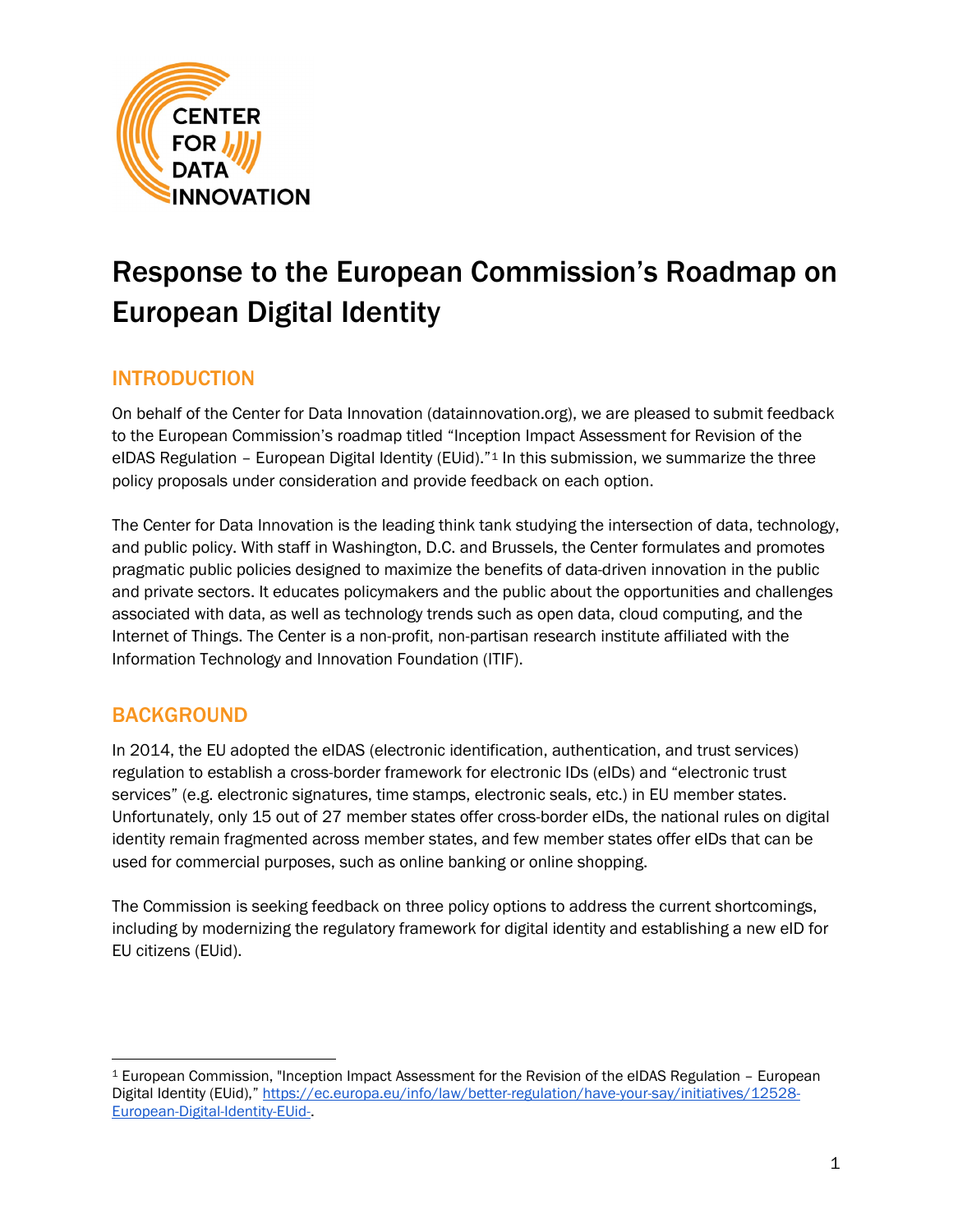

#### Option 1: Revise eIDAS

Option 1 would revise the eIDAS regulation to improve consistency and interoperability across member states. This option could require member states to provide citizens with eIDs by a certain date, establish security standards for solutions, and create guidelines on cost, liability, and interoperability for the private sector.

#### Option 2: Extend eIDAS to the Private Sector

Option 2 would propose legislation to extend the scope of the eIDAS regulation to the private sector and introduce new electronic trust services, such as for identifying devices. This option would consider establishing specific data protection requirements for digital ID service providers, such as restricting providers from reusing data collected for identification purposes without the explicit consent of users.

#### Option 3: Introduce a European Digital Identity (EUid)

Option 3 would introduce a European Digital Identity scheme (EUid) to complement the existing eIDAS regulation. Citizens could use the EUid to access public and private online services, and its use would be voluntary. This option may include a requirement that online service providers recognize the EUid.

## FEEDBACK ON PROPOSED OPTIONS

The European Commission is correct that the status quo is failing to provide all citizens access to an eID accepted across the EU and the lack of a secure, interoperable eID solution limits digital commerce. To address these shortcomings, the Commission should pursue elements of each policy option discussed above. Specifically, it should develop more guidelines for eIDs offered by member states to ensure quality, security, and interoperability. It should also revise the eIDAS regulation to allow the private sector to use government-issued eIDs and introduce electronic trust services for identifying devices. Finally, to provide a fallback option for any member states that fail to offer eIDs, the Commission should establish an EUid available to any EU citizen. However, the Commission should be careful not to overregulate private sector identity service providers who provide important electronic trust services and can provide consumer-facing tools to help users leverage the value of a government-issued eID. There is no need to set additional data protection rules for identity services providers since they must already comply with the General Data Protection Regulation (GDPR). In addition, the eIDAS framework and the EUid should complement existing private-sector digital identity solutions by allowing private sector services to integrate with any government-issued eIDs.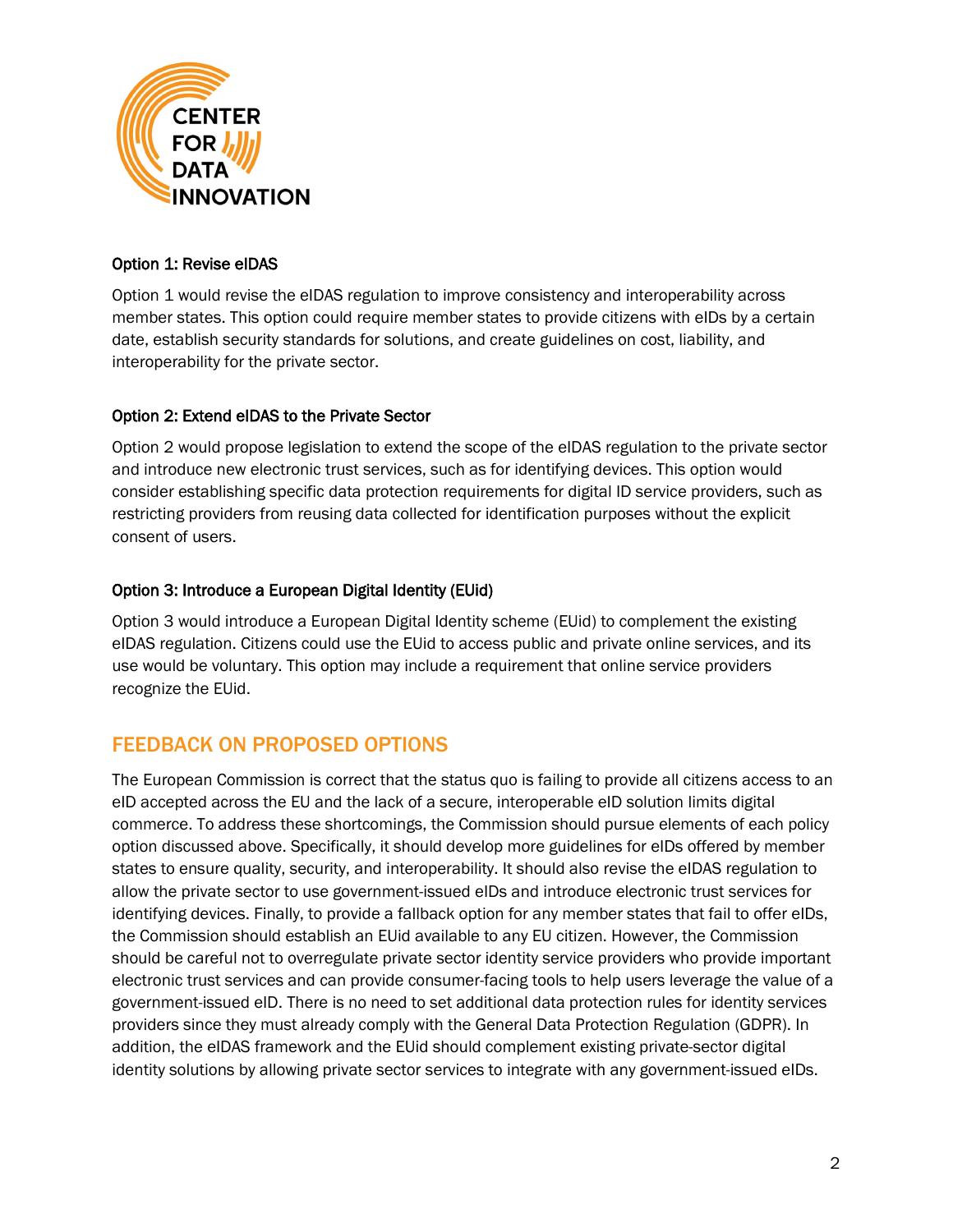

Moreover, the Commission should not seek to exclude non-European service providers from offering identity services to EU citizens.

Option 1 would expand access to eIDs from member states. Indeed, any resident of a member state should have the right to quickly obtain an eID and this eID should be compatible across the EU. Option 1 would also harmonize security standards and features for eIDs across the EU. The risk is that the EU may not choose standards that facilitate interoperability with existing private sector solutions. To address this concern, private sector stakeholders, including existing identity providers, should have a role in developing standards.<sup>[2](#page-2-0)</sup>

Option 2 would extend the scope of eIDAS to the private sector, thereby allowing private sector companies to use eIDs to authenticate individuals to commercial services. This is a welcome direction, as it would likely increase the use of eIDs across the EU and enhance security and privacy for individuals. This option would also expand the eIDAS regulation to create new "trust services," such as identifying and authenticating devices. These types of identity services will be important with the growth of the Internet of Things, and the Commission should establish an interoperable framework for digital identities of electronic devices.

However, the Commission should not revise or expand data protection regulations for identity service providers. These service providers are already subject to the GDPR, and creating additional regulations would likely only discourage potential services providers from entering the market. In particular, the Commission should not discourage identity providers from sharing personal information about users with their consent. Many Internet users have accounts with social media platforms that they can use to authenticate their identity to other online services, such as to shop online. In many cases, consumers will want to share data from their digital identity providers for their own convenience and security.

Option 3 would establish a common eID that any EU citizen could use voluntarily. Given that many EU member states do not provide an interoperable national eID, providing an EUid would be a major asset to growing the EU digital economy. However, the European Commission should not use the development of an EUid to exclude foreign private sector identity service providers from the EU market or require the private sector to accept the EUid if they prefer to use an alternative. Instead, an EUid should complement private sector solutions that allow individuals to authenticate securely to online services. Many consumers use authentication services from companies like Google, Amazon, Microsoft, and Facebook, which allows them to securely manage their personal information and use convenient features like single sign-on. In addition, some startups have created "personal data

<span id="page-2-0"></span><sup>2</sup> Alan McQuinn and Daniel Castro, "A Policymaker's Guide to Blockchain" (ITIF, April 30, 2019, [https://itif.org/publications/2019/04/30/policymakers-guide-blockchain.](https://itif.org/publications/2019/04/30/policymakers-guide-blockchain)